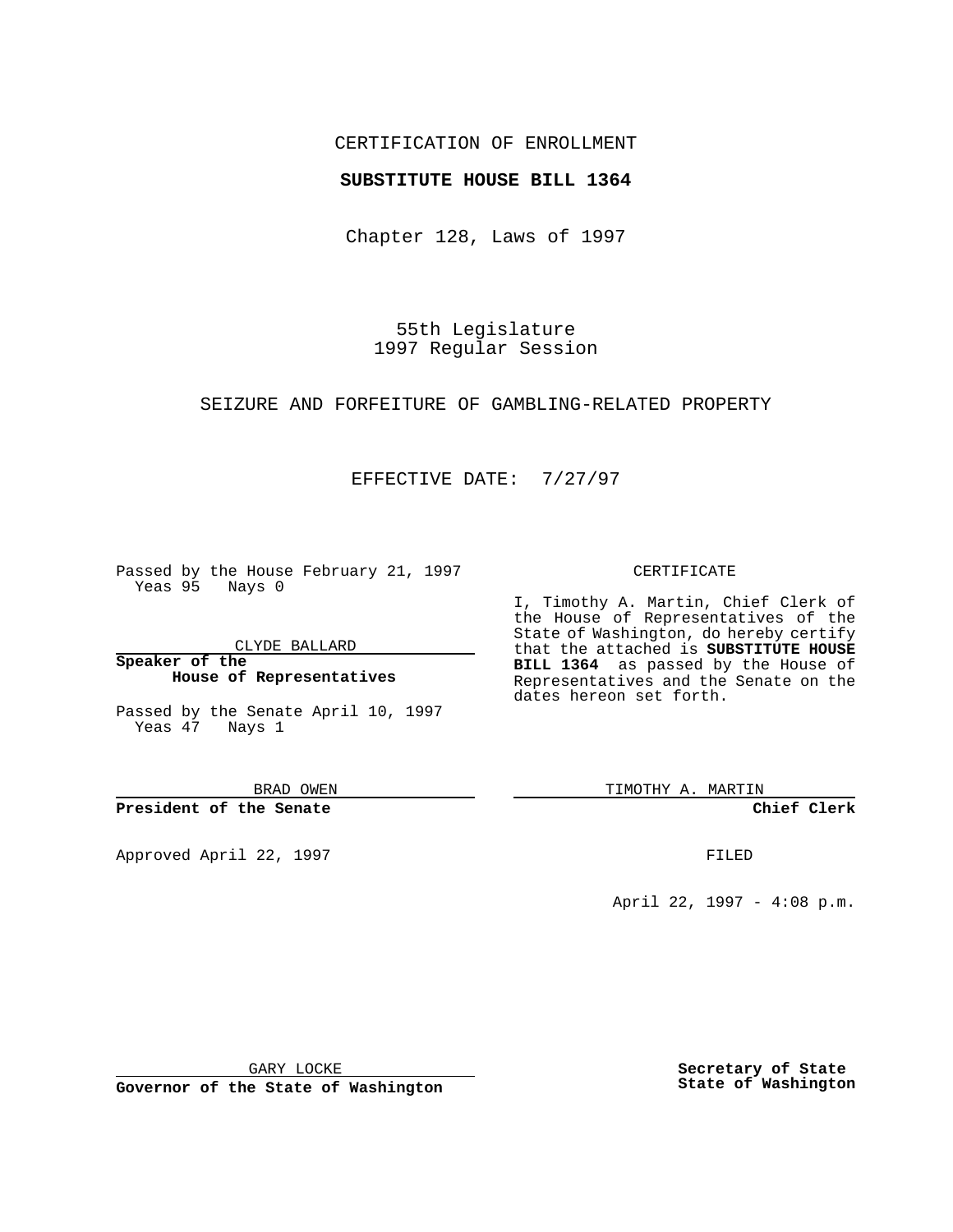# **SUBSTITUTE HOUSE BILL 1364** \_\_\_\_\_\_\_\_\_\_\_\_\_\_\_\_\_\_\_\_\_\_\_\_\_\_\_\_\_\_\_\_\_\_\_\_\_\_\_\_\_\_\_\_\_\_\_

\_\_\_\_\_\_\_\_\_\_\_\_\_\_\_\_\_\_\_\_\_\_\_\_\_\_\_\_\_\_\_\_\_\_\_\_\_\_\_\_\_\_\_\_\_\_\_

Passed Legislature - 1997 Regular Session

### **State of Washington 55th Legislature 1997 Regular Session**

**By** House Committee on Commerce & Labor (originally sponsored by Representatives K. Schmidt, Delvin, Mitchell and Wensman; by request of Gambling Commission)

Read first time 02/10/97.

 AN ACT Relating to the seizure and forfeiture of gambling-related property; and amending RCW 9.46.231.

BE IT ENACTED BY THE LEGISLATURE OF THE STATE OF WASHINGTON:

 **Sec. 1.** RCW 9.46.231 and 1994 c 218 s 7 are each amended to read as follows:

 (1) The following are subject to seizure and forfeiture and no property right exists in them:

(a) All gambling devices as defined in this chapter;

 (b) All furnishings, fixtures, equipment, and stock, including without limitation furnishings and fixtures adaptable to nongambling uses and equipment and stock for printing, recording, computing, transporting, or safekeeping, used in connection with professional 13 gambling or maintaining a gambling premises;

 (c) All conveyances, including aircraft, vehicles, or vessels, that are used, or intended for use, in any manner to facilitate the sale, delivery, receipt, or operation of any gambling device, or the promotion or operation of a professional gambling activity, except that: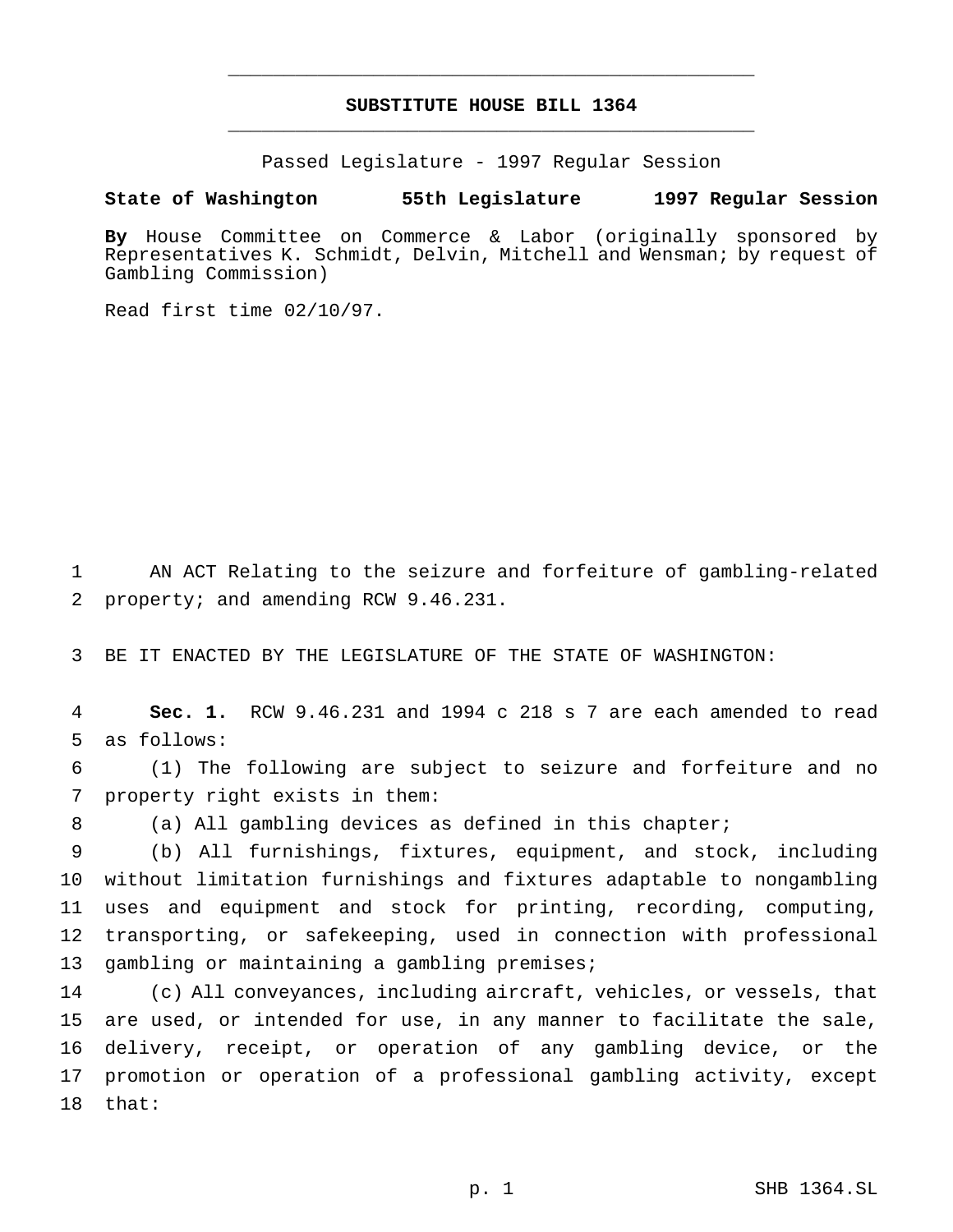(i) A conveyance used by any person as a common carrier in the transaction of business as a common carrier is not subject to forfeiture under this section unless it appears that the owner or other person in charge of the conveyance is a consenting party or privy to a violation of this chapter;

 (ii) A conveyance is not subject to forfeiture under this section by reason of any act or omission established by the owner thereof to have been committed or omitted without the owner's knowledge or consent;

 (iii) A forfeiture of a conveyance encumbered by a bona fide security interest is subject to the interest of the secured party if the secured party neither had knowledge of nor consented to the act or omission; and

 (iv) If the owner of a conveyance has been arrested under this chapter the conveyance in which the person is arrested may not be subject to forfeiture unless it is seized or process is issued for its 17 seizure within ten days of the owner's arrest;

 (d) All books, records, and research products and materials, including formulas, microfilm, tapes, and electronic data that are used, or intended for use, in violation of this chapter;

 (e) All moneys, negotiable instruments, securities, or other tangible or intangible property of value at stake or displayed in or in connection with professional gambling activity or furnished or intended to be furnished by any person to facilitate the promotion or operation of a professional gambling activity;

 (f) All tangible or intangible personal property, proceeds, or assets acquired in whole or in part with proceeds traceable to professional gambling activity and all moneys, negotiable instruments, and securities used or intended to be used to facilitate any violation of this chapter. A forfeiture of money, negotiable instruments, securities, or other tangible or intangible property encumbered by a bona fide security interest is subject to the interest of the secured party if, at the time the security interest was created, the secured party neither had knowledge of nor consented to the act or omission. Personal property may not be forfeited under this subsection (1)(f), to the extent of the interest of an owner, by reason of any act or omission that that owner establishes was committed or omitted without 38 the owner's knowledge or consent; and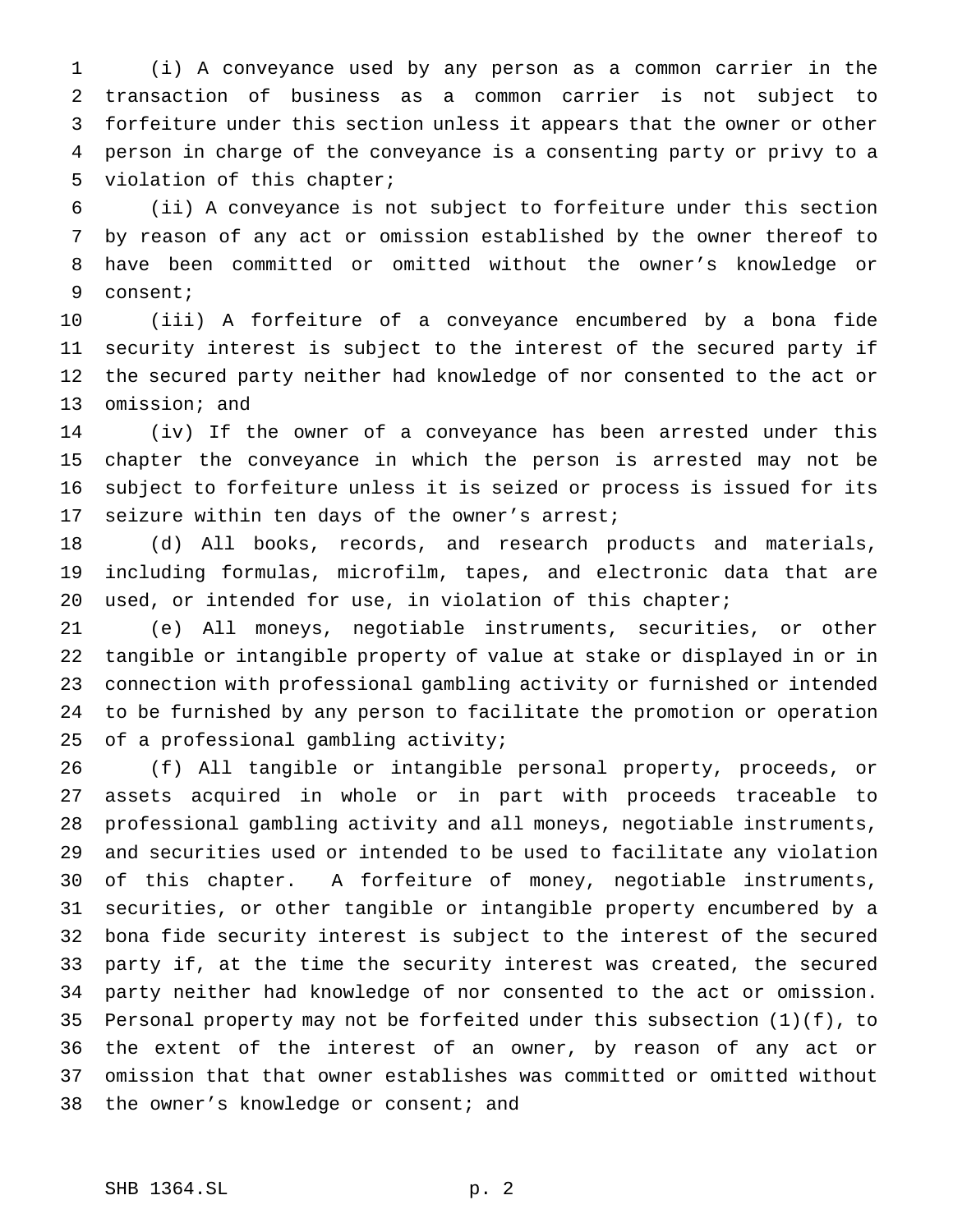(g) All real property, including any right, title, and interest in the whole of any lot or tract of land, and any appurtenances or improvements that:

 (i) Have been used with the knowledge of the owner for the manufacturing, processing, delivery, importing, or exporting of any illegal gambling equipment, or operation of a professional gambling activity that would constitute a felony violation of this chapter; or

 (ii) Have been acquired in whole or in part with proceeds traceable to a professional gambling activity, if the activity is not less than a class C felony.

 Real property forfeited under this chapter that is encumbered by a bona fide security interest remains subject to the interest of the secured party if the secured party, at the time the security interest was created, neither had knowledge of nor consented to the act or omission. Property may not be forfeited under this subsection, to the extent of the interest of an owner, by reason of any act or omission committed or omitted without the owner's knowledge or consent.

 (2)(a) A law enforcement officer of this state may seize real or personal property subject to forfeiture under this chapter upon process issued by any superior court having jurisdiction over the property. Seizure of real property includes the filing of a lis pendens by the seizing agency. Real property seized under this section may not be transferred or otherwise conveyed until ninety days after seizure or until a judgment of forfeiture is entered, whichever is later, but real property seized under this section may be transferred or conveyed to any person or entity who acquires title by foreclosure or deed in lieu of foreclosure of a bona fide security interest.

 (b) Seizure of personal property without process may be made if: (i) The seizure is incident to an arrest or a search under a search warrant or an inspection under an administrative inspection warrant;

 (ii) The property subject to seizure has been the subject of a prior judgment in favor of the state in a criminal injunction or forfeiture proceeding based upon this chapter;

 (iii) A law enforcement officer has probable cause to believe that 35 the property is directly or indirectly dangerous to health or safety; or

 (iv) The law enforcement officer has probable cause to believe that the property was used or is intended to be used in violation of this chapter.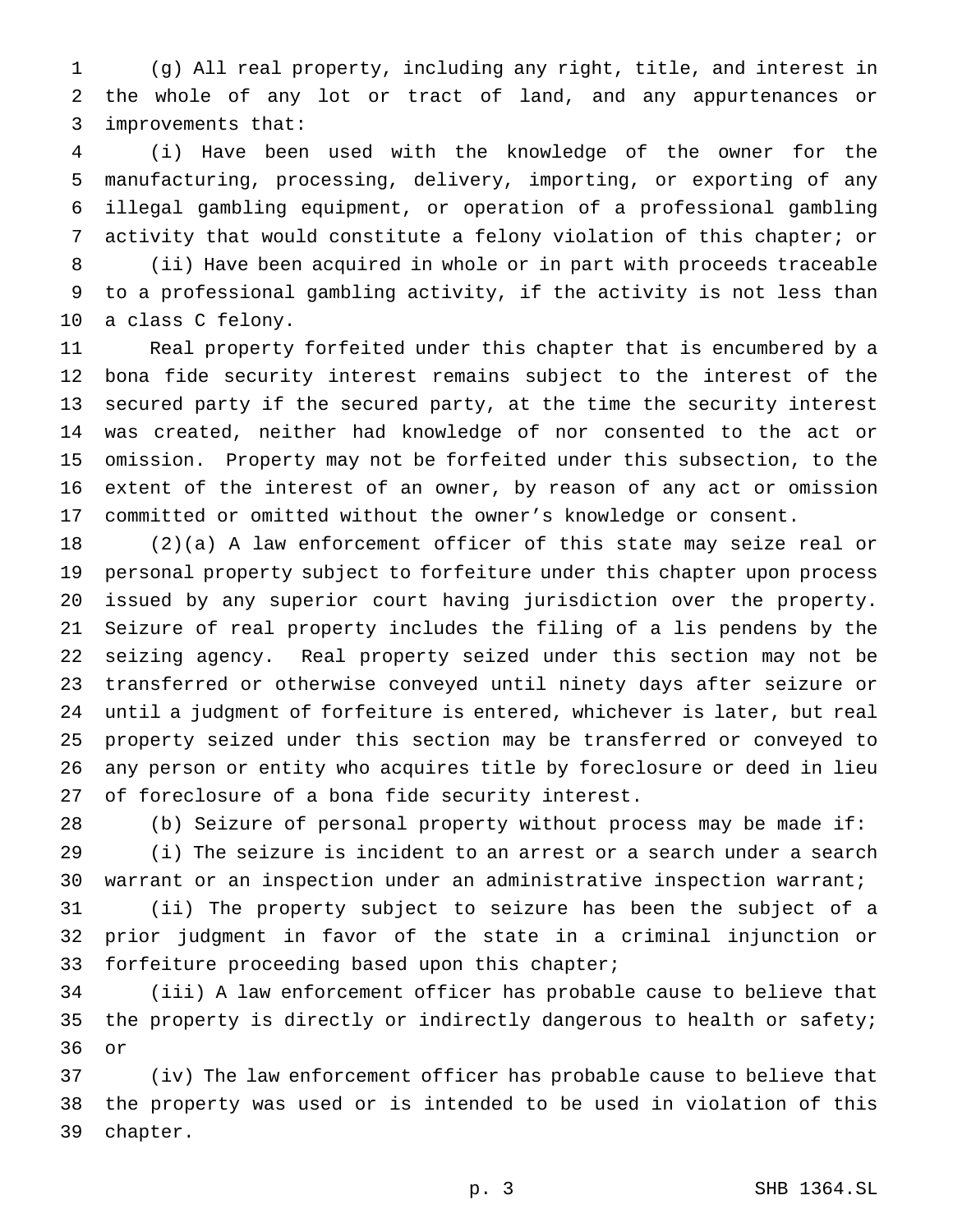(3) In the event of seizure under subsection (2) of this section, proceedings for forfeiture are deemed commenced by the seizure. The law enforcement agency under whose authority the seizure was made shall cause notice to be served within fifteen days following the seizure on the owner of the property seized and the person in charge thereof and any person having any known right or interest therein, including any community property interest, of the seizure and intended forfeiture of the seized property. Service of notice of seizure of real property must be made according to the rules of civil procedure. However, the state may not obtain a default judgment with respect to real property against a party who is served by substituted service absent an affidavit stating that a good faith effort has been made to ascertain if the defaulted party is incarcerated within the state, and that there is no present basis to believe that the party is incarcerated within the state. Notice of seizure in the case of property subject to a security interest that has been perfected by filing a financing statement in accordance with chapter 62A.9 RCW, or a certificate of title, must be made by service upon the secured party or the secured party's assignee at the address shown on the financing statement or the certificate of title. The notice of seizure in other cases may be served by any method authorized by law or court rule including but not limited to service by certified mail with return receipt requested. Service by mail is deemed complete upon mailing within the fifteen-day period following the seizure.

 (4) If no person notifies the seizing law enforcement agency in writing of the person's claim of ownership or right to possession of 27 items specified in subsection (1)  $((e), (e), (f), or (g))$  of this section within forty-five days of the seizure in the case of personal property and ninety days in the case of real property, the item seized is deemed forfeited. The community property interest in real property of a person whose spouse committed a violation giving rise to seizure of the real property may not be forfeited if the person did not participate in the violation.

 (5) If any person notifies the seizing law enforcement agency in writing of the person's claim of ownership or right to possession of 36 items specified in subsection (1)  $((+b), (+c), (d), (+e), (f), or (g)))$  of this section within forty-five days of the seizure in the case of personal property and ninety days in the case of real property, the person or persons must be afforded a reasonable opportunity to be heard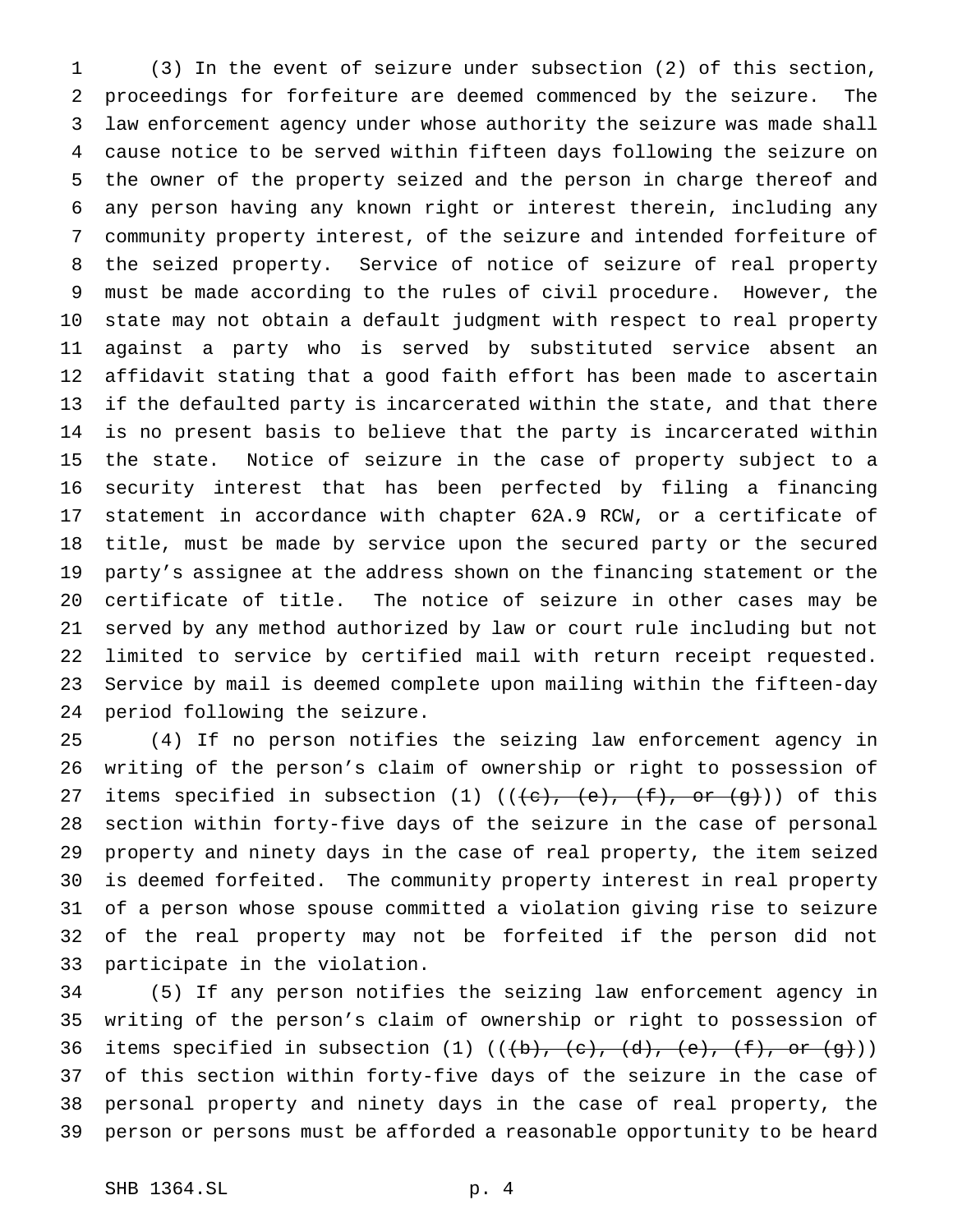as to the claim or right. The hearing must be before the chief law enforcement officer of the seizing agency or the chief law enforcement officer's designee, except if the seizing agency is a state agency as defined in RCW 34.12.020(4), the hearing must be before the chief law enforcement officer of the seizing agency or an administrative law judge appointed under chapter 34.12 RCW, except that any person asserting a claim or right may remove the matter to a court of competent jurisdiction. Removal of any matter involving personal property may only be accomplished according to the rules of civil procedure. The person seeking removal of the matter must serve process against the state, county, political subdivision, or municipality that operates the seizing agency, and any other party of interest, in accordance with RCW 4.28.080 or 4.92.020, within forty-five days after the person seeking removal has notified the seizing law enforcement agency of the person's claim of ownership or right to possession. The court to which the matter is to be removed must be the district court if the aggregate value of personal property is within the jurisdictional limit set forth in RCW 3.66.020. A hearing before the seizing agency and any appeal therefrom must be under Title 34 RCW. In a court hearing between two or more claimants to the article or articles involved, the prevailing party is entitled to a judgment for costs and reasonable attorneys' fees. In cases involving personal property, the burden of producing evidence is upon the person claiming to be the lawful owner or the person claiming to have the lawful right 25 to possession of the property. In cases involving property seized under subsection (1)(a) of this section, the only issues to be determined by the tribunal are whether the item seized is a gambling 28 device, and whether the device is an antique device as defined by RCW 29 9.46.235. In cases involving real property, the burden of producing evidence is upon the law enforcement agency. The burden of proof that the seized real property is subject to forfeiture is upon the law enforcement agency. The seizing law enforcement agency shall promptly return the article or articles to the claimant upon a final determination by the administrative law judge or court that the claimant is the present lawful owner or is lawfully entitled to 36 possession thereof of items specified in subsection (1)  $((+b), -(c),$  $(d)$ ,  $(e)$ ,  $(f)$ , or  $(g)$ )) of this section.

 (6) If property is forfeited under this chapter the seizing law enforcement agency may: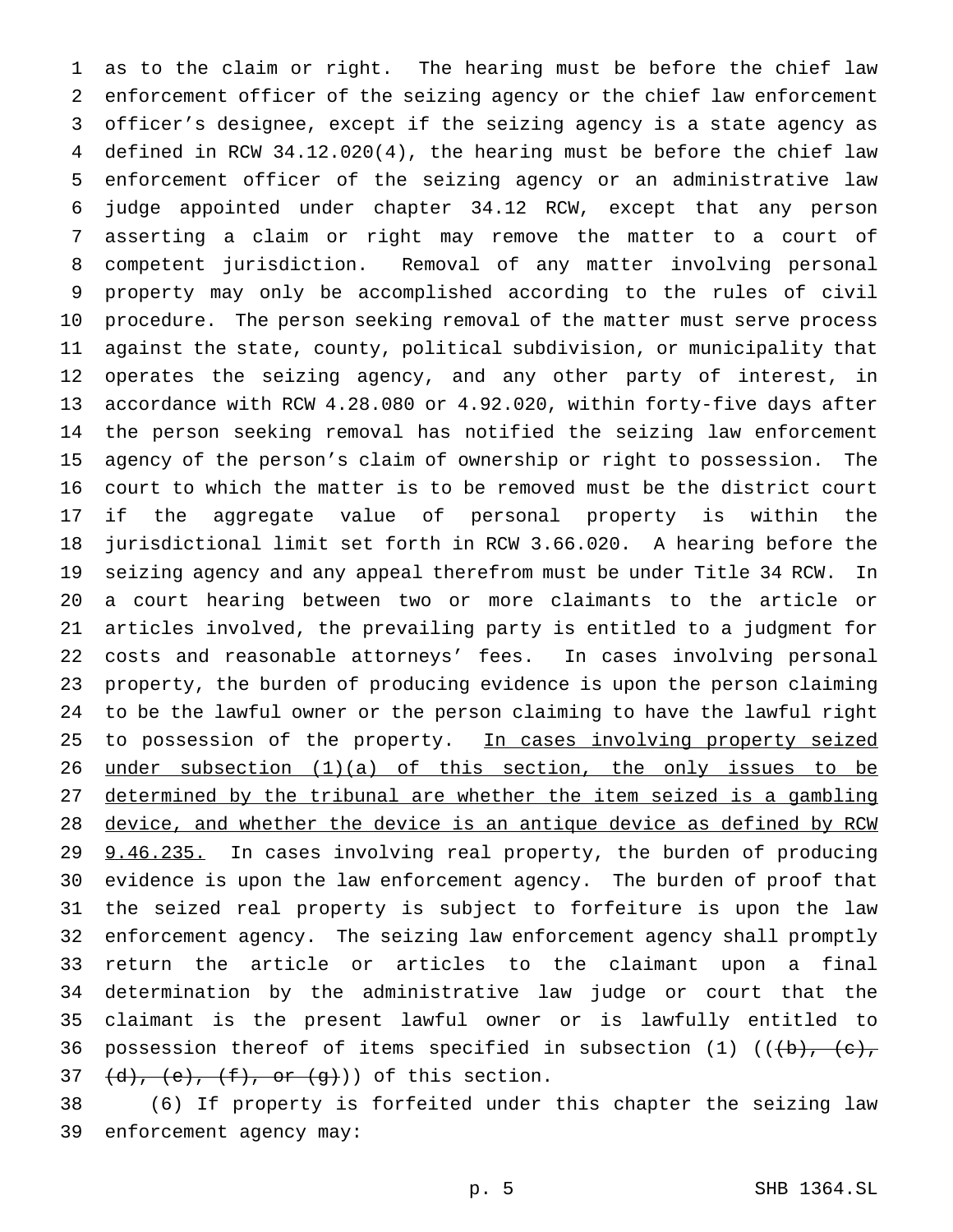(a) Retain it for official use or upon application by any law enforcement agency of this state release the property to the agency for training or use in enforcing this chapter;

 (b) Sell that which is not required to be destroyed by law and which is not harmful to the public; or

 (c) Destroy any articles that may not be lawfully possessed within the state of Washington, or that have a fair market value of less than one hundred dollars.

 (7)(a) If property is forfeited, the seizing agency shall keep a record indicating the identity of the prior owner, if known, a description of the property, the disposition of the property, the value of the property at the time of seizure, and the amount of proceeds realized from disposition of the property. The net proceeds of forfeited property is the value of the forfeitable interest in the property after deducting the cost of satisfying any bona fide security interest to which the property is subject at the time of seizure, and in the case of sold property, after deducting the cost of sale, including reasonable fees or commissions paid to independent selling agents.

 (b) Each seizing agency shall retain records of forfeited property for at least seven years.

22 ((<del>(c) Each seizing agency shall file a report including a copy of</del> 23 the records of forfeited property with the state treasurer the calendar 24 quarter after the end of the fiscal year.

25 (d) The annual report need not include a record of forfeited property that is still being held for use as evidence during the 27 investigation or prosecution of a case or during the appeal from a 28 conviction.))

 (8) The seizing law enforcement agency shall retain forfeited property and net proceeds exclusively for the expansion and improvement of gambling-related law enforcement activity. Money retained under this section may not be used to supplant preexisting funding sources. (9) Gambling devices that are possessed, transferred, sold, or offered for sale in violation of this chapter are contraband and must be seized and summarily forfeited to the state. Gambling equipment that is seized or comes into the possession of a law enforcement agency, the owners of which are unknown, are contraband and must be summarily forfeited to the state.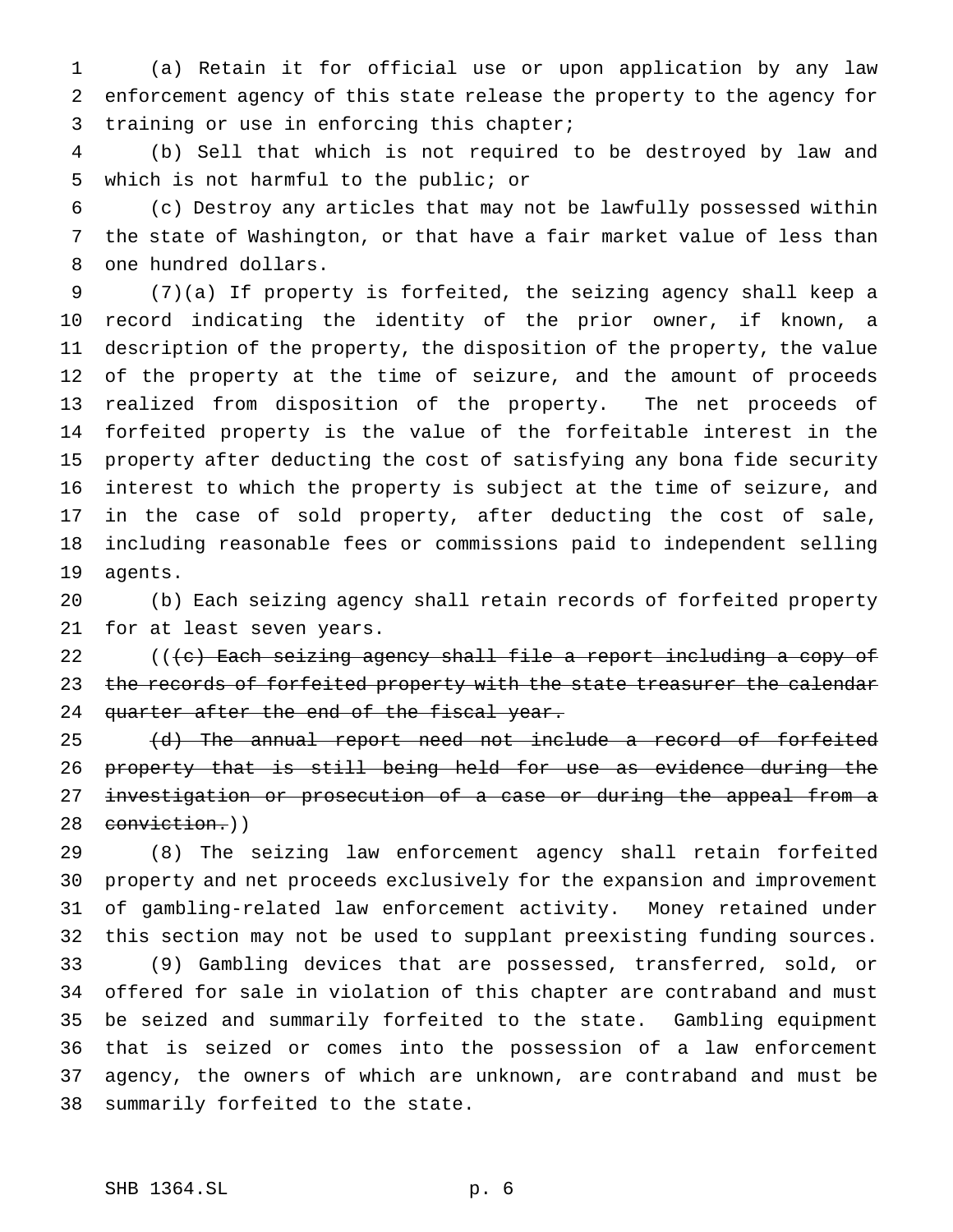(10) Upon the entry of an order of forfeiture of real property, the court shall forward a copy of the order to the assessor of the county in which the property is located. The superior court shall enter orders for the forfeiture of real property, subject to court rules. The seizing agency shall file such an order in the county auditor's records in the county in which the real property is located.

 (11)(a) A landlord may assert a claim against proceeds from the sale of assets seized and forfeited under subsection (6)(b) of this section, only if:

 (i) A law enforcement officer, while acting in his or her official capacity, directly caused damage to the complaining landlord's property while executing a search of a tenant's residence; and

 (ii) The landlord has applied any funds remaining in the tenant's deposit, to which the landlord has a right under chapter 59.18 RCW, to cover the damage directly caused by a law enforcement officer before asserting a claim under this section.

 (A) Only if the funds applied under (a)(ii) of this subsection are insufficient to satisfy the damage directly caused by a law enforcement officer, may the landlord seek compensation for the damage by filing a claim against the governmental entity under whose authority the law enforcement agency operates within thirty days after the search; and

 (B) Only if the governmental entity denies or fails to respond to the landlord's claim within sixty days of the date of filing, may the landlord collect damages under this subsection by filing within thirty days of denial or the expiration of the sixty-day period, whichever occurs first, a claim with the seizing law enforcement agency. The seizing law enforcement agency shall notify the landlord of the status of the claim by the end of the thirty-day period. This section does not require the claim to be paid by the end of the sixty-day or thirty-day period.

 (b) For any claim filed under (a)(ii) of this subsection, the law enforcement agency shall pay the claim unless the agency provides substantial proof that the landlord either:

 (i) Knew or consented to actions of the tenant in violation of this chapter; or

 (ii) Failed to respond to a notification of the illegal activity, provided by a law enforcement agency within seven days of receipt of notification of the illegal activity.